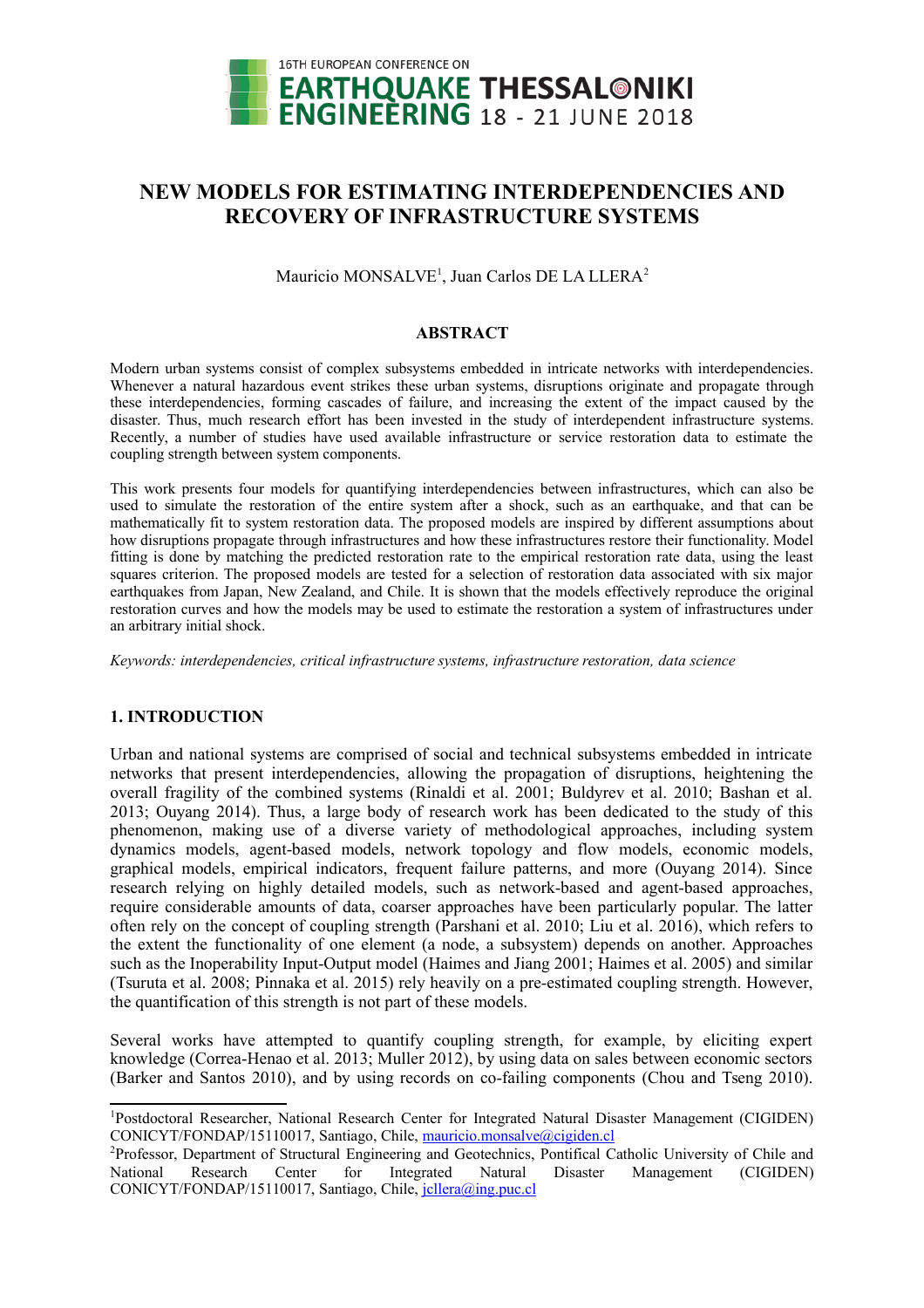Lately, however, a number of works have attempted to quantify coupling strength from infrastructure restoration data. The method proposed in Dueñas-Osorio and Kwasinski (2012) has been particularly popular, since it has been used and extended by a number of works (Cimellaro et al. 2014; Zorn and Shamseldin, 2016; Krishnamurthy et al. 2016). In this method, the coupling strength between two time series of functionality is quantified by doing the following: (i) the logarithm is applied to each series, to reduce their skewness; then (ii) each series is differenced twice to remove trends; and (iii) the coupling strength is estimated from the ratio between the maximum lagged cross-correlation between the series (say,  $|\rho(s, s', t_*)|$ , where *s* and *s'* are the series being compared, and  $t_*$  is the optimal lag), and a function of the squared-root of the lag (say,  $\sqrt{\max(|t_*|, 1)}$  or  $1 + \sqrt{|t_*|}$ ). Unfortunately, measuring coupling strength in this manner does not inform an infrastructure restoration model.

# *1.1 Contributions of this work*

This work proposes four models for estimating the joint recovery of interdependent infrastructure systems by estimating their interdependence from the time series of functionality. The models assume that the restoration rate of each infrastructure depends on the current degree of functionality of all the infrastructures of the system. Fitting of the models is done by optimizing the least-squares criterion of the restoration rate. Six infrastructure restoration datasets collected from the literature, which describe the functionality of three or more infrastructures after major earthquakes, are then used to compare the suitability of the models at reproducing the restoration of infrastructure systems.

This paper is organized as follows: Section 2 describes the restoration datasets used in this work; Section 3 proposes four different models for the restoration rate of the infrastructures; Section 4 evaluates the models against the collected datasets; and Section 5 states the conclusions and outlines the future work.

# **2. RESTORATION DATASETS**

A thorough literature search was performed to collect data regarding the restoration of infrastructure systems after an earthquake. Functionality time series were collected for six major earthquakes in three subduction zones in the world: Chile, Japan, and New Zealand. The collected datasets contain time series of functionality that were compiled for three or more infrastructures recorded in the same time period, spanning the same spatial areas, and whose recovery would take more than three days. Having data over a very short period of time, with non-overlapping spatial areas, or from a single infrastructure would not permit the models to estimate interdependencies.

The following six recorded infrastructure restoration processes were considered in this work:

- 1. The 1995 Hanshin, Japan earthquake. This earthquake had magnitude Mw 6.9 and occurred January 17, 1996. The associated dataset contains functionality data of the power, gas, and water infrastructures, for a period of 82 days, starting at the onset of the event (Nojima 2012). This earthquake was caused by an inland crustal rupture, not by subduction activity.
- 2. The 2003 Mid-Niigata, Japan earthquake. This earthquake had magnitude Mw 6.6 and occurred October 24, 2003. The dataset contains functionality data of the power, gas, and water infrastructures, for a period of 46 days, starting at the onset of the disaster (Kajitani and Sagai 2009).
- 3. The 2010 Maule, Chile earthquake. This earthquake had magnitude Mw 8.8 and occurred February 27, 2010. It became the third strongest earthquake to be recorded by modern instruments to date<sup>[3](#page-1-0)</sup>. The dataset contains restoration data for the Maule and Bio Bio regions of Chile and reports the functionality of the power distribution and both fixed and mobile telephony (Dueñas-Osorio and Kwasinski 2012). For the Maule region, recovery of these systems took four days (although the series spans two weeks), and for the Bio Bio region, the

<span id="page-1-0"></span>March 5, 2018.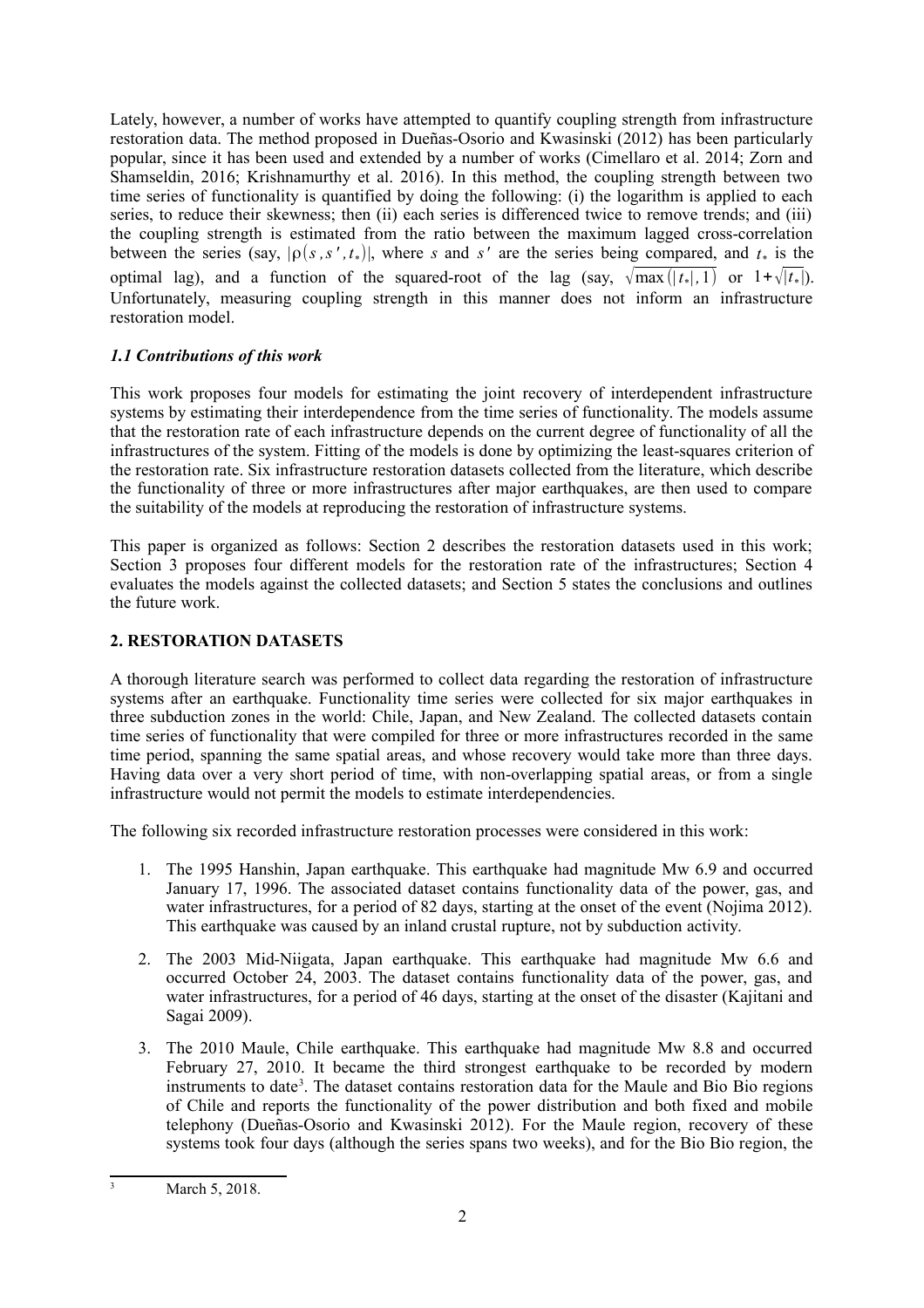data spans 18 days. Hereafter, data on both regions are considered two different datasets in this work.

- 4. The 2011 Christchurch, New Zealand earthquake. This earthquake had magnitude Mw 6.2 and occurred February 22, 2011. The dataset contains restoration data of the power, gas, water, and telecommunications infrastructures, as well as hospital services (healthcare) for a period of 29 days (Zorn and Shamseldin 2016). It is the richest dataset of the list, containing five infrastructures, which contrasts the other that contain only three.
- 5. The 2011 Tohoku, Japan earthquake. This Mw 9.1 earthquake that occurred March 11, 2011, is the second largest earthquake recorded by modern instruments to date. The associated dataset contains functionality data of the power, gas, and water infrastructures, for a period of 78 days, starting from the onset of the disaster (Nojima 2012, Cimellaro et al. 2014). This dataset was patched in this work; on day 29, there was a sudden loss of electricity due to an aftershock. Since this was corrected immediately, the power time series was patched on day 29, replacing the original data with the average of days 28 and 30.
- 6. The 2016 Kumamoto, Japan earthquake. This earthquake had magnitude Mw 7.0 and occurred April 16, 2016. The dataset contains functionality data of the power, gas, and water infrastructures, for a period of 31 days, starting from the onset of the disaster (Nojima and Maruyama 2016).

# **3. SYSTEM RESTORATION MODELS**

This work is concerned with modeling the restoration of interdependent infrastructures systems through their restoration rate. To state this mathematically, let  $x_i(t)$  denote the degree of functionality of infrastructure *i* in a system of *n* infrastructures, and let  $x(t) = (x_1(t), x_2(t), ..., x_n(t))^T$  be the column vector of all  $x_i(t)$ . By definition,  $x_i(t)$  ranges from 0 to 1, where 0 means that the infrastructure has lost all functionality, while 1 means that the infrastructure is completely functional. The concept of functionality is used in a rather loose manner here; it can be replaced by related concepts, such as serviceability, integrity, availability, operability, and operativity.

With these definitions, this work models the restoration rate of infrastructure systems using

$$
x(t+1)=x(t)+\Phi(x(t)),
$$
\n<sup>(1)</sup>

where the functional form of  $\Phi$  describes how the interdependencies manifest in the restoration rate of each infrastructure. Note that this recurrence model states that the recovery rate of the system depends on the *current* functionality of the infrastructures, neither on their recovery rate nor on another aspect of the history of their recovery.

In practice, Equation 1 will be replaced by the following recurrence,

$$
x_i(t+1) = \min\{1, x_i(t) + \Phi_i(x(t))\},\tag{2}
$$

which prevents the entries of  $x(t)$  from being greater than 1.

In the following, we describe the four functional forms adopted for  $\Phi$ : linear (LIN), in which the restoration rates of the infrastructures depend linearly on the rest; relative linear (REL), in which the relative growth rate of each infrastructure depends linearly on the current state of the rest; gap-relative linear (GAP), in which the growth rate of each infrastructure is proportional to the remaining functionality and their linear combination; and multiplicative (MUL), which is based on fuzzy logic concepts. All these models are deterministic and meant to be fitted under the least-squares criterion.

# *3.1 LIN: Linear restoration rate model*

This model states that the recovery rate of each infrastructure may be assumed as a linear combination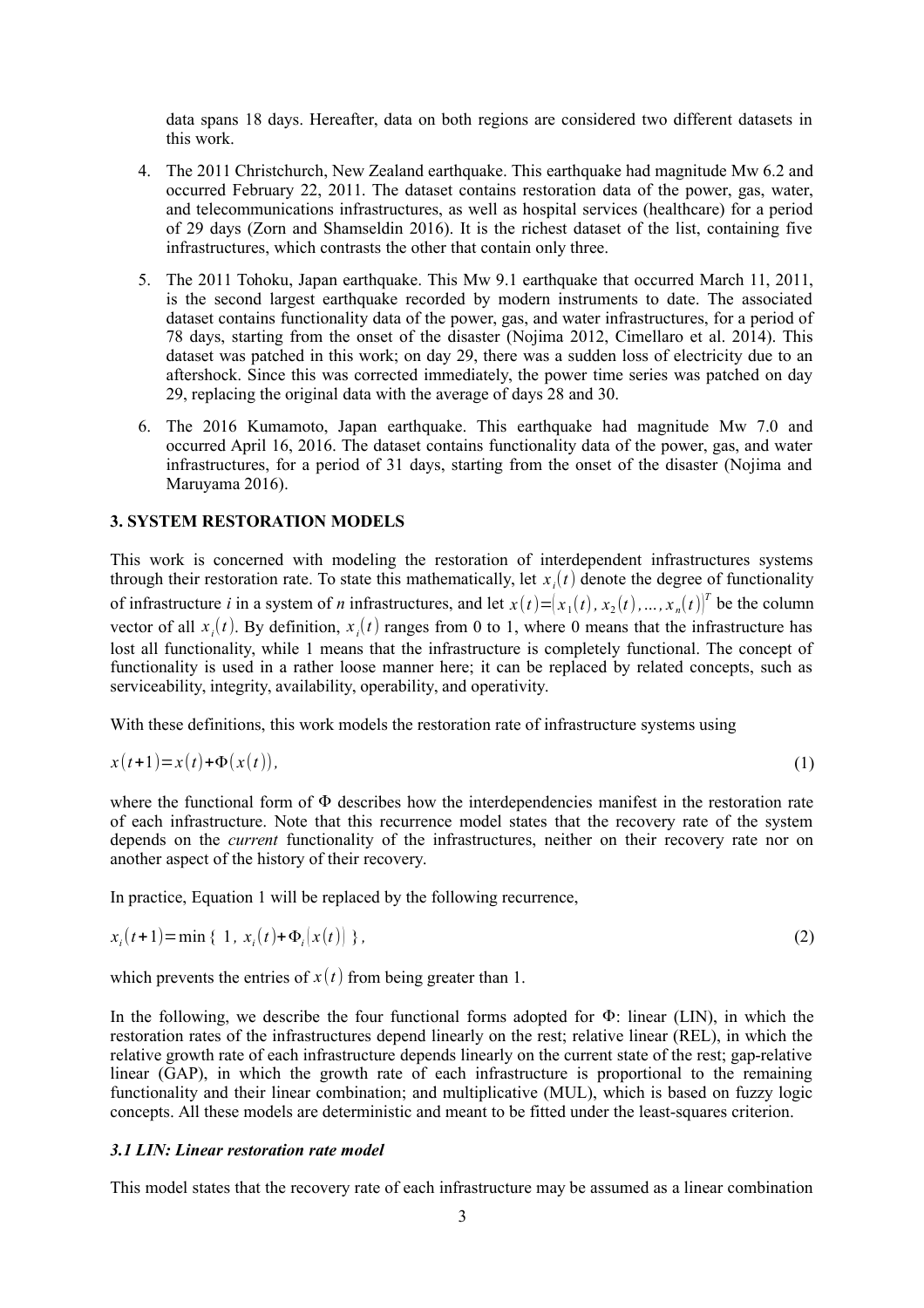of the current degree of functionality of the infrastructures. This model is thus written as

$$
\Phi^{LN}(x) = a + Bx,\tag{3}
$$

where *a* is an *n*-dimensional vector and *B* is an  $n \times n$ -dimensional matrix. The entries of *a* and *B* cannot be negative. This model is then equivalent to the dynamic Inoperability Input Output model in discrete time (Lian and Haimes 2006).

The entries of the *B* matrix represent the coupling strength between the infrastructures. The entry located in row *i* and column *j*, i.e. element (*i*,*j*), represents the contribution of infrastructure *i* on the restoration of infrastructure *j*.

### *3.2 REL: Relative linear restoration rate model*

This model states that the *relative* restoration rate of an infrastructure linearly depends on the current degree of functionality of the other infrastructures, which can be stated as

$$
\frac{x_i(t+1) - x_i(t)}{x_i(t)} = a_i + b_i^T x(t),
$$
\n(4)

which, in turn, is equivalent to

$$
x_i(t+1) - x_i(t) = x_i(t) \left( a_i + b_i^T x(t) \right).
$$
 (5)

For this case,  $\Phi$  can therefore be stated as

$$
\Phi^{REL}(x) = x \cdot (a + B x),\tag{6}
$$

where symbol '<sup>∗</sup> stands for the element-wise multiplication (also known as Hadamard or Schur product), and *a* and *B* have the same dimension as in the linear case. The entries of *a* and *B* cannot be negative.

#### *3.3 GAP: Gap-relative linear restoration rate model*

This model is similar to REL, except that it is inspired on the following observation: infrastructure restoration rates tend to diminish as functionality nears full restoration. In other words, the difference  $x_i(t+1) - x_i(t)$  seems to be increasing on the gap  $1 - x_i(t)$ . Consequently, under this model, the growth rate can be written as

$$
\frac{x_i(t+1) - x_i(t)}{1 - x_i(t)} = a_i + b_i^T x(t),
$$
\n(7)

which is equivalent as stating

$$
\Phi^{GAP}(x) = (1-x)*(a+Bx),\tag{8}
$$

where vector *a* and matrix *B* have the same dimension as in the previous cases. Again, the entries of *a* and *B* cannot be negative.

#### *3.4 MUL: Multiplicative restoration rate model*

The last model for the restoration rate is inspired on logic. Let us use an example to explain the insight behind it. Suppose that there is a system of  $n$  infrastructures, and, in particular, that infrastructure 1 depends on infrastructures 2, 3, and 4. Let  $p_i$  be a truth-value formula that is true if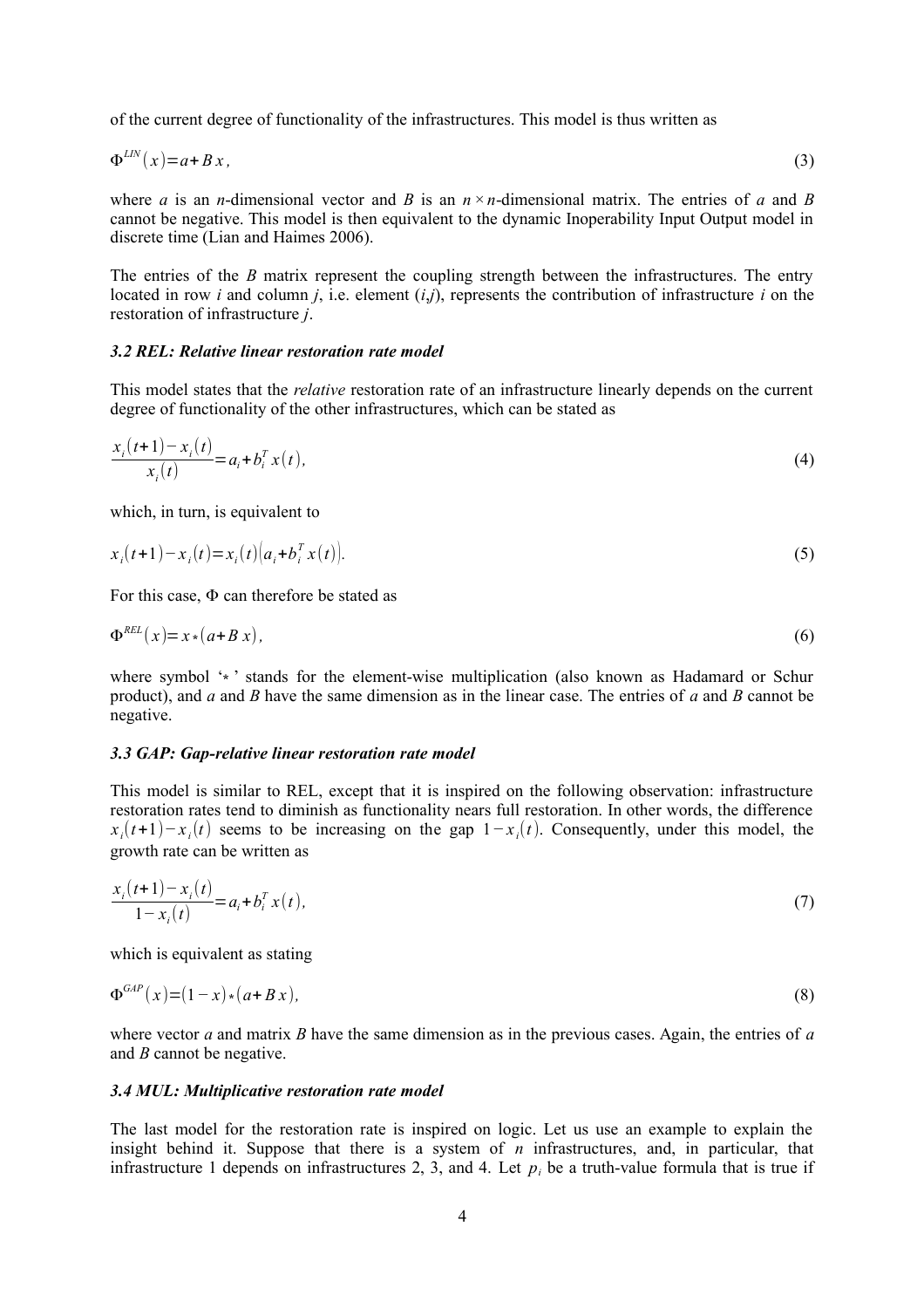and only if infrastructure *i* is *functional*, stating implicitly that an infrastructure is either fully functional or non-functional. Now, if the restoration of infrastructure 1 depends on the restoration of infrastructures 2, 3, and 4, then this can be written as

$$
r_i = \neg p_i \land p_2 \land p_3 \land p_4,\tag{9}
$$

where  $r_1$  is true if the conditions for recovery are met, and  $\neg p_1$  is included to state that a fully functional infrastructure does not need to recover. If the propositional variables  $p_i$  are replaced by binary variables  $q_i \in \{0,1\}$  such that  $p_i \Leftrightarrow |q_i=1|$ , then the previous formula can be rewritten as

$$
g_1 = (1 - q_1) \cdot q_2 \cdot q_3 \cdot q_4,\tag{10}
$$

where  $g_1$  is the binary equivalent to  $r_1$ . This example can be generalized quite easily; if binary variable  $u_{ii}$ =1 if and only if the restoration of infrastructure *i* depends on the functionality of infrastructure *j*, then the following formula generalizes Equation 10,

$$
g_i = (1 - q_i) \prod q_j^{u_{ij}}.
$$
\n
$$
(11)
$$

The previous example sets the ground for proposing the following restoration rate model,

$$
\Phi_i^{MUL}(x) = a_i (1 - x_i)^{c_i} \prod x_j^{b_{ij}}, \tag{12}
$$

which can be restated in terms of linear algebra as

$$
\log_* \Phi^{MUL}(x) = \log_*(a) + c^T \log_*(1-x) + B \log_*(x), \tag{13}
$$

where *a* and *c* are *n*-dimension vectors, *B* is an  $n \times n$ -matrix, and log<sub>\*</sub> is the component-wise logarithm. This model basically generalizes Equation 11 by: (i) relaxing the binary variables  $q_i$  to use the whole range between 0 and 1 as  $x_i$ ; (ii) giving relative importance to the terms through exponentiation, and allowing the exponents to be greater than 1; and (iii) stating that the restoration rate is proportional to this relaxed logic formula.

The entries of *a*, *B*, and *c* cannot be negative, with *a* and *c* being strictly positive.

# *3.5 Model fitting*

The models are fitted using the restoration rate  $x_i(t+1) - x_i(t)$ , not the values of  $x_i(t)$ . The latter would require integrating the models and calibrating the coefficients to make the calibrated curves match the restoration data. The former approach, however, it is simpler to fit and does not control the propagation of estimation errors, which is a feature, since it permits the fair comparison of the models. The different Φ-functions model the restoration rates, and, if they are adequate, they will approximate the entire restoration curves.

The models are fitted to minimize the least-squares criterion,

$$
\min \sum_{t} \|\Phi(x(t)) - (x(t+1) - x(t))\|^2. \tag{14}
$$

The restoration rate models were programmed in Python and optimized using the leastsq routine in scipy's optimize package, which minimizes the provided function using Newton's method with numerical approximations of the gradient and the Hessian. Thus, the routine is sensitive to sudden higher order (nonlinear) local changes in the provided function.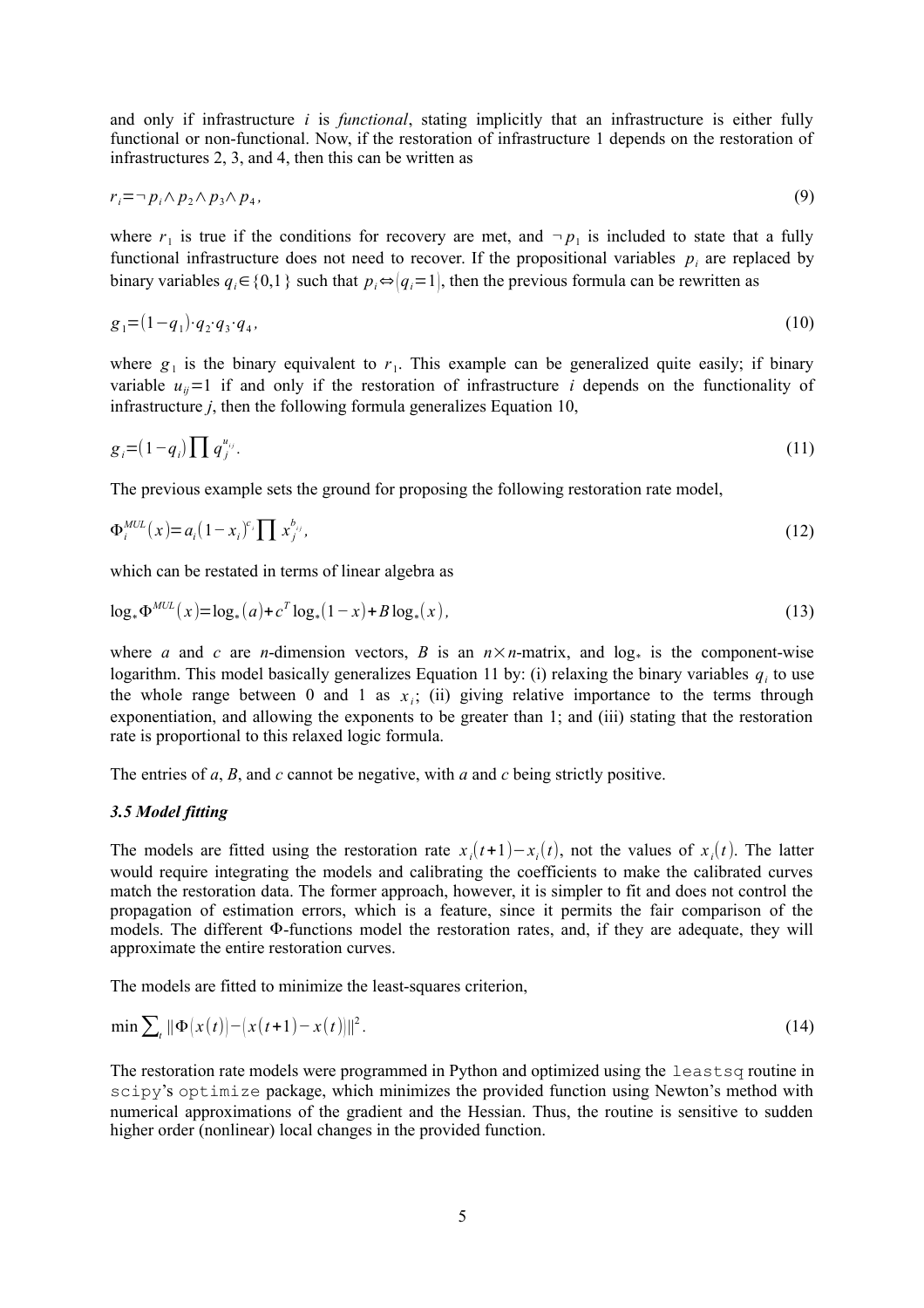#### **4. EXPERIMENTS**

Each of the models was fitted to all the restoration datasets, and then, starting from the same initial loss of functionality of each infrastructure, the joint restoration of the system was estimated. Then, the root mean squared error was computed. This is described by the following pseudocode:

- (1) For each dataset  $(x_1, ..., x_n) \in D{\text{}atasets}$ : (2) For each model  $M \in \{LIN, REL, GAP, MUL\}$ : (3) Find parameters  $\theta = (a, B, c)$  from  $\theta = \text{argmin}_{\theta} \sum_{t} || \Phi_M(x(t); \theta) - (x(t+1) - x(t)) ||^2,$ (4) Compute the estimated restoration  $\tilde{x}(t)$  from  $\widetilde{x}(0)=x(0),$  $\widetilde{x}(t+1)=\widetilde{x}(t)+\Phi_M(x(t);\theta)$
- (5) Compute the root mean squared error RMSE from

$$
RMSE_{M} = \sqrt{\frac{1}{nT} \sum_{t} ||\mathfrak{X}(t) - x(t)||^{2}},
$$

where T is the number of days considered in the restoration period.

The curves that resulted from the simulated restoration, as well as the original data, are displayed in Figure 1. The charts illustrate how some models could reproduce some original curves, but could not adequately reproduce others. For example, the LIN model could properly reproduce the 2010 Maule/Maule restoration curves, but it could not reproduce the 2004 Mid-Niigata curves. It is apparent that the REL model does not reproduce well the restoration data.

In contrast, the GAP and MUL models seemed able to reproduce the original restoration data more closely than the LIN and REL models. To determine how well these perform with the available data, the estimated RMSE are displayed in Tables 1 and 2. Table 1 shows the original RMSE for each model and dataset, while Table 2 shows the *overestimation* of the RMSE for each model and dataset. The overestimation is defined as the ratio between the RMSE of the model and dataset divided by the smallest RMSE for the dataset.

|                    | <b>Model</b> |            |       |            |
|--------------------|--------------|------------|-------|------------|
| <b>Earthquake</b>  | LIN          | <b>REL</b> | GAP   | <b>MUL</b> |
| 1996 Hanshin       | 0.110        | 0.670      | 0.111 | 0.081      |
| 2004 Mid-Niigata   | 0.066        | 0.064      | 0.034 | 0.022      |
| 2010 Maule/Maule   | 0.239        | 0.229      | 0.226 | 0.207      |
| 2010 Maule/Bio Bio | 0.237        | 0.493      | 0.221 | 0.178      |
| 2011 Christchurch  | 0.109        | 0.162      | 0.074 | 0.074      |
| 2011 Tohoku        | 0.110        | 0.469      | 0.135 | 0.137      |
| 2011 Kumamoto      | 0.112        | 0.683      | 0.137 | 0.113      |

Table 1. RMSE of each model and each restoration scenario (event).

The underperformance of the LIN model suggests that the model of Lian and Haimes (2006) might not be adequate for estimating the recovery of interdependent systems, in spite of the popularity of the IIO model. Nevertheless, when the MUL model does not outperform the rest, the LIN model does, suggesting that these models capture situations that the other cannot.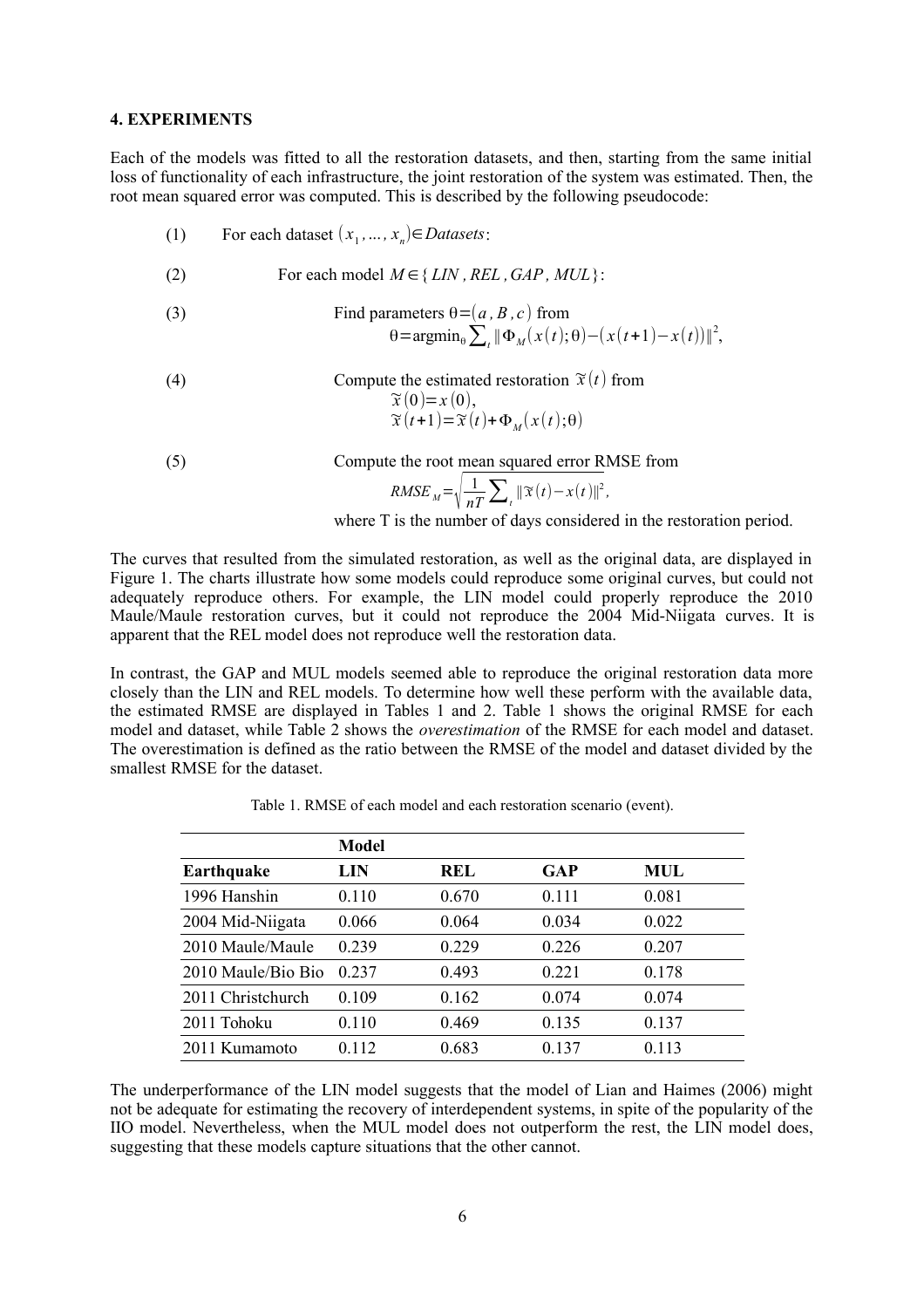

Figure 1. Comparison between the original and the estimated restoration data by the four models. In each plot, the corresponding earthquake (e.g. 1996 Hanshin), the original data (solid lines), and the estimated restoration (dotted lines) are displayed. Within a plot, lines of the same color represent the same infrastructure.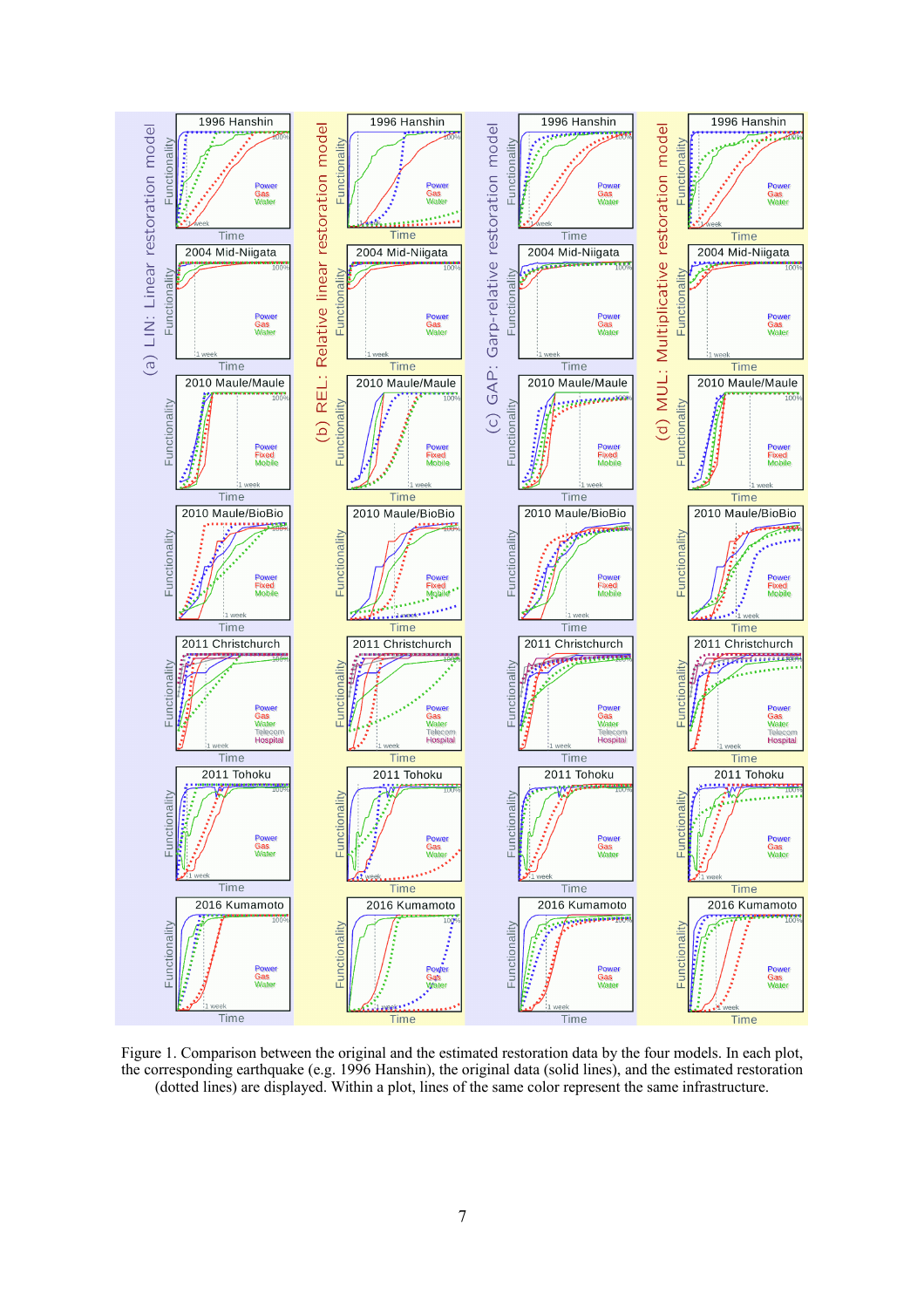|                    | <b>Model</b> |        |        |            |  |
|--------------------|--------------|--------|--------|------------|--|
| Earthquake         | LIN          | REL    | GAP    | <b>MUL</b> |  |
| 1995 Hanshin       | 130.2%       | 825.6% | 137.3% | 100.0%     |  |
| 2004 Mid-Niigata   | 296.1%       | 283.6% | 151.6% | 100.0%     |  |
| 2010 Maule/Maule   | 115.8%       | 111.1% | 109.5% | 100.0%     |  |
| 2010 Maule/Bio Bio | 133.2%       | 276.6% | 123.8% | 100.0%     |  |
| 2011 Christchurch  | 147.7%       | 220.5% | 100.5% | 100.0%     |  |
| 2011 Tohoku        | 100.0%       | 425.7% | 122.2% | 124.0%     |  |
| 2016 Kumamoto      | 100.0%       | 612.1% | 123.2% | 101.3%     |  |
| <b>Average</b>     | 146.2%       | 393.6% | 124.0% | 103.6%     |  |

Table 2. Relative overestimation of the RMSE of each model versus the best (least) RMSE for each event.

As mentioned before, strong non-linearities usually lead the optimization procedure to arrive at poor local minima. Therefore, the optimization was performed in multiple stages by: first allowing the parameters to range between 0 and 0.75, then between 0 and 1.75, and finally between 0 and 10. The optimal solution achieved in each stage was used as the initial solution for the next one. Optimizing in several successive stages improved the fit of all the restoration models with the exception of LIN, whose RMSE remained the same regardless of the optimization method used. (Since LIN is linear, fitting it to data requires solving traditional linear regression.)

# **5. CONCLUSIONS**

Cities are supported by the operation of intricate networks that present complex interdependencies. In general, services and infrastructures depend on each other to be able to provide their functionality. These interdependencies increase the fragility and reduce the healing capacity of urban systems. Such is the case since network fragility is increased due to the ability of disruptions to propagate through these interdependencies, which can result in cascades of failures at a large scale. Moreover, the restoration processes of these systems also depend on the functionality of underlying infrastructures, in that the cascades of failure also affect the healing capacity of cities. Both phenomena are detrimental to the resilience of urban systems, it is hence necessary to understand the extent to which infra structures depend on each other and the influence that each of these interdependencies has on the resulting resilience of cities.

This work proposed and evaluated four mathematical models for simulating the restoration of interde pendent infrastructure systems. These models attempt to reproduce the restoration rate of each infrastructure by using different assumptions on how the interdependencies manifest during restoration. By proper fitting, the models may also measure the strength of the interdependence between the systems, conditional to the adequacy of the models. Six earthquake restoration datasets collected from the literature were used to evaluate and compare the proposed models, finding that one of them clearly outperformed the rest in terms of squared error. The best performing model is based on propositional logic formulas, generalized to continuous functions.

This work has several limitations. First and foremost, the proposed models are extremely simple and have only been fitted to a few small datasets. The models could become more complex if the datasets had considered more infrastructures. Experimental validity also requires testing on more datasets, which are, unfortunately, scant. Another limitation arises from the problem of identifiability: optimization of the proposed models might lead to different local optima, yet there is no way to distinguish which solution is better or worse than another. This extends to the problem of identifying which model is more *true* than the rest (although one model clearly stood out in terms of performance). The models are also limited in that they are not statistical. The introduction of randomness would transform them into full stochastic processes, making them more adequate for simulation. Finally, this work did not introduce proper fitting algorithms for the models; black-box numerical optimization is known to be suboptimal and might have hindered the performance of the proposed restoration models.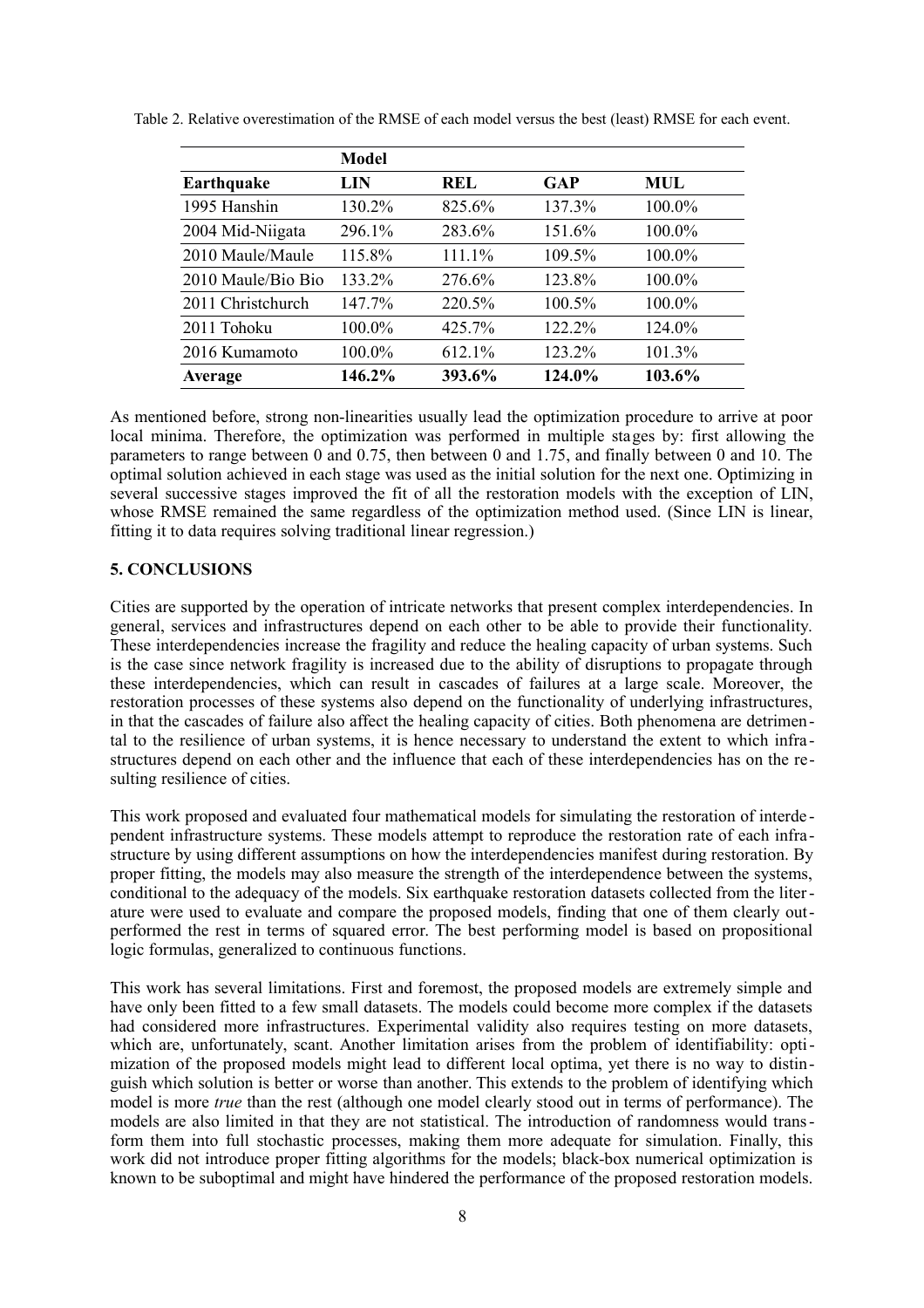Overcoming the aforementioned limitations should be the subject of future work.

### **6. ACKNOWLEDGMENTS**

The authors gratefully acknowledge the support received from the Chilean government's CONICYT: CONICYT/FONDECYT/3170867 (Postdoctorado), CONICYT/FONDECYT/1170836 (Regular), and CONICYT/FONDAP/15110017 (CIGIDEN).

### **7. REFERENCES**

Barker K, Santos JR (2010). A risk-based approach for identifying key economic and infrastructure systems. *Risk Analysis*, 30(6):962–974.

Bashan A, Berezin Y, Buldyrev SV, Havlin S (2013). The extreme vulnerability of interdependent spatially embedded networks. *Nature Physics*, 9(10):667-672.

Buldyrev SV, Parshani R, Paul G, Stanley HE, Havlin S (2010). Catastrophic cascade of failures in interdependent networks. *Nature*, 464(7291):1025-1028.

Chou CC, Tseng SM (2010). Collection and analysis of critical infrastructure interdependency relationships. *Journal of Computing in Civil Engineering*, 6(24):539–547.

Cimellaro GP, Solari D, Bruneau M (2014). Physical infrastructure interdependency and regional resilience index after the 2011 Tohoku earthquake in Japan. *Earthquake Engineering & Structural Dynamics*, 43(12):1763–1784.

Correa-Henao GJ, Yusta JM, Lacal-Arántegui R (2013). Using interconnected risk maps to assess the threats faced by electricity infrastructures. *International Journal of Critical Infrastructure Protection*, 6(3):197–216.

Dueñas-Osorio L, Kwasinski A (2012). Quantification of lifeline system interdependencies after the 27 February 2010 Mw 8.8 offshore Maule, Chile, earthquake. *Earthquake Spectra*, 28(S1):S581–S603.

Haimes YY, Horowitz BM, Lambert JH, Santos JR, Lian C, Crowther KG (2005). Inoperability input-output model for interdependent infrastructure sectors. I: Theory and methodology. *Journal of Infrastructure Systems*, 11(2):67-79.

Haimes YY, Jiang P (2001). Leontief-based model of risk in complex interconnected infrastructures. *Journal of Infrastructure Systems*, 7(1):1-12.

Kajitani Y, Sagai S (2009). Modelling the interdependencies of critical infrastructures during natural disasters: a case of supply, communication and transportation infrastructures. *International Journal of Critical Infrastructures*, 5(1): 38-50.

Krishnamurthy V, Kwasinski A, Dueñas-Osorio L (2016). Comparison of power and telecommunications dependencies and interdependencies in the 2011 tohoku and 2010 maule earthquakes. *Journal of Infrastructure Systems*, 22(3):04016013.

Lian C, Haimes YY (2006). Managing the risk of terrorism to interdependent infrastructure systems through the dynamic inoperability input–output model. *Systems Engineering*, 9(3):241-58.

Liu RR, Li M, Jia CX (2016). Cascading failures in coupled networks: The critical role of node-coupling strength across networks. *Scientific Reports*, 6:35352.

Muller G (2012). Fuzzy architecture assessment for critical infrastructure resilience. *Procedia Computer Science*, 12:367–372.

Nojima N (2012). Restoration processes of utility lifelines in the great east Japan earthquake disaster, 2011. *15th World Conference on Earthquake Engineering, 15 WCEE*, Lisbon, Portugal.

Nojima M, Maruyama Y (2016). Comparison of functional damage and restoration processes of utility lifelines in the 2016 Kumamoto earthquake, Japan with two great earthquake disasters in 1995 and 2011. *JSCE Journal of Disaster FactSheets*, FS2016-L-0005.

Ouyang M (2014). Review on modeling and simulation of interdependent critical infrastructure systems. *Reliability Engineering & System Safety*, 121:43-60.

Parshani R, Buldyrev SV, Havlin S (2010). Interdependent networks: reducing the coupling strength leads to a change from a first to second order percolation transition. *Physical Review Letters*, 105(4):048701.

Pinnaka S, Yarlagadda R, Çetinkaya EK (2015). Modelling robustness of critical infrastructure networks. *11th International Conference on the Design of Reliable Communication Networks*, 95-98. IEEE.